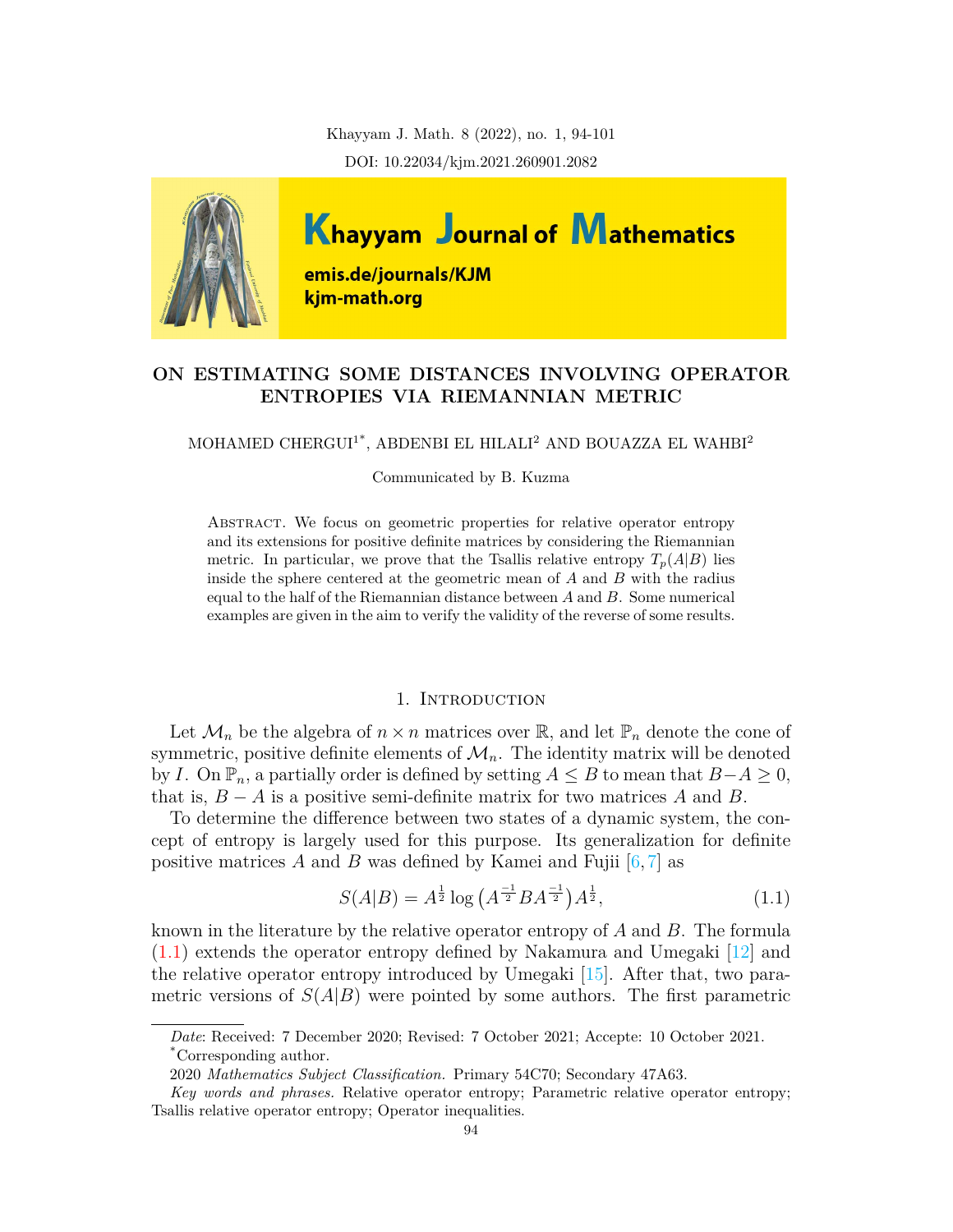extension was given by Furuta [\[9\]](#page-7-4) as follows:

<span id="page-1-0"></span>
$$
S_p(A|B) = A^{\frac{1}{2}} \left(A^{-\frac{1}{2}} B A^{-\frac{1}{2}}\right)^p \log\left(A^{-\frac{1}{2}} B A^{-\frac{1}{2}}\right) A^{\frac{1}{2}}, \qquad p \in \mathbb{R}.\tag{1.2}
$$

The second parametric version of *S*(*A|B*) was defined by Yanagi, Kuriyama, and Furuichi [\[16\]](#page-7-5) using the Tsallis relative entropy for matrices in the following manner:

<span id="page-1-1"></span>
$$
T_p(A|B) = \frac{A\sharp_p B - A}{p}, \qquad p \in [-1, 1] \setminus \{0\},\tag{1.3}
$$

where  $A \sharp_p B := A^{\frac{1}{2}} (A^{-1}B A^{-1})^p A^{\frac{1}{2}}$ , for all  $p \in \mathbb{R}$ . It is the *p*-weighted geometric mean of *A* and *B*, which coincides, when taking  $p = 1/2$ , with the well-known geometric mean that will be simply denoted in the rest of paper by *A♯B*. It is important to cite here the next properties from [\[7\]](#page-7-1)

$$
\lim_{p \to 0} S_p(A|B) = S_0(A|B) = S(A|B)
$$

and

$$
\lim_{p \to 0} T_p(A|B) = S(A|B).
$$

We can confirm that  $(1.2)$  $(1.2)$  and  $(1.3)$  $(1.3)$  generalize the relative operator entropy defined in [\(1.1](#page-0-0)). For more properties about the two parametric extensions of the relative operator entropy, one can see, for instance, these references [[5](#page-7-6), [8](#page-7-7), [10,](#page-7-8) [13](#page-7-9)]. In the definitions of operator entropies, some means arise. This connection enables many authors to establish many inequalities for these operators by the use of a fundamental result in Kubo–Ando theory [\[11](#page-7-10)]. In fact, for the representing function  $f_{\sigma}(x) = 1 \sigma x$  for an operator mean  $\sigma$  acting on positive matrices, the scalar inequality  $f_{\sigma_1}(x) \leq f_{\sigma_2}(x)$  ( $x > 0$ ) is equivalent to the operator form  $A\sigma_1B \leq A\sigma_2B$  for all positive definite matrices *A* and *B*.

In this paper, we investigate some properties of the relative operator entropies recalled in  $(1.1)$  $(1.1)$ ,  $(1.2)$  $(1.2)$  $(1.2)$ , and  $(1.3)$  $(1.3)$ . Our investigation will take a geometrical aspect via the Riemannian metric denoted by  $\delta_R$  and defined for any matrices A and B in  $\mathbb{P}_n$  as follows:

$$
\delta_R(A, B) = \left\| \log(A^{\frac{-1}{2}} B A^{\frac{-1}{2}}) \right\|_2
$$

where  $||X||_2 = (\text{Tr}(X^T X))^{\frac{1}{2}}$  is the well-known Frobenius norm of a matrix X. Thus,

$$
\delta_R(A, B) = \left(\sum_{i=1}^{i=n} \log^2 \lambda_i(A^{-1}B)\right)^{\frac{1}{2}},
$$

where  $\lambda_i(A^{-1}B)$  denotes the eigenvalues of the matrix  $A^{-1}B A^{-1}$ .

It will be useful in this paper to recall the next two properties from [[14](#page-7-11)] that hold for every three matrices  $A, B$ , and  $C$  in  $\mathbb{P}_n$ :

<span id="page-1-2"></span>
$$
\delta_R(CAC, CBC) = \delta_R(A, B) \tag{1.4}
$$

*,*

and

<span id="page-1-3"></span>
$$
\delta_R(A^{\alpha}, B^{\alpha}) \le \alpha \delta_R(A, B), \quad \text{for all} \ \alpha \in ]0, 1]. \tag{1.5}
$$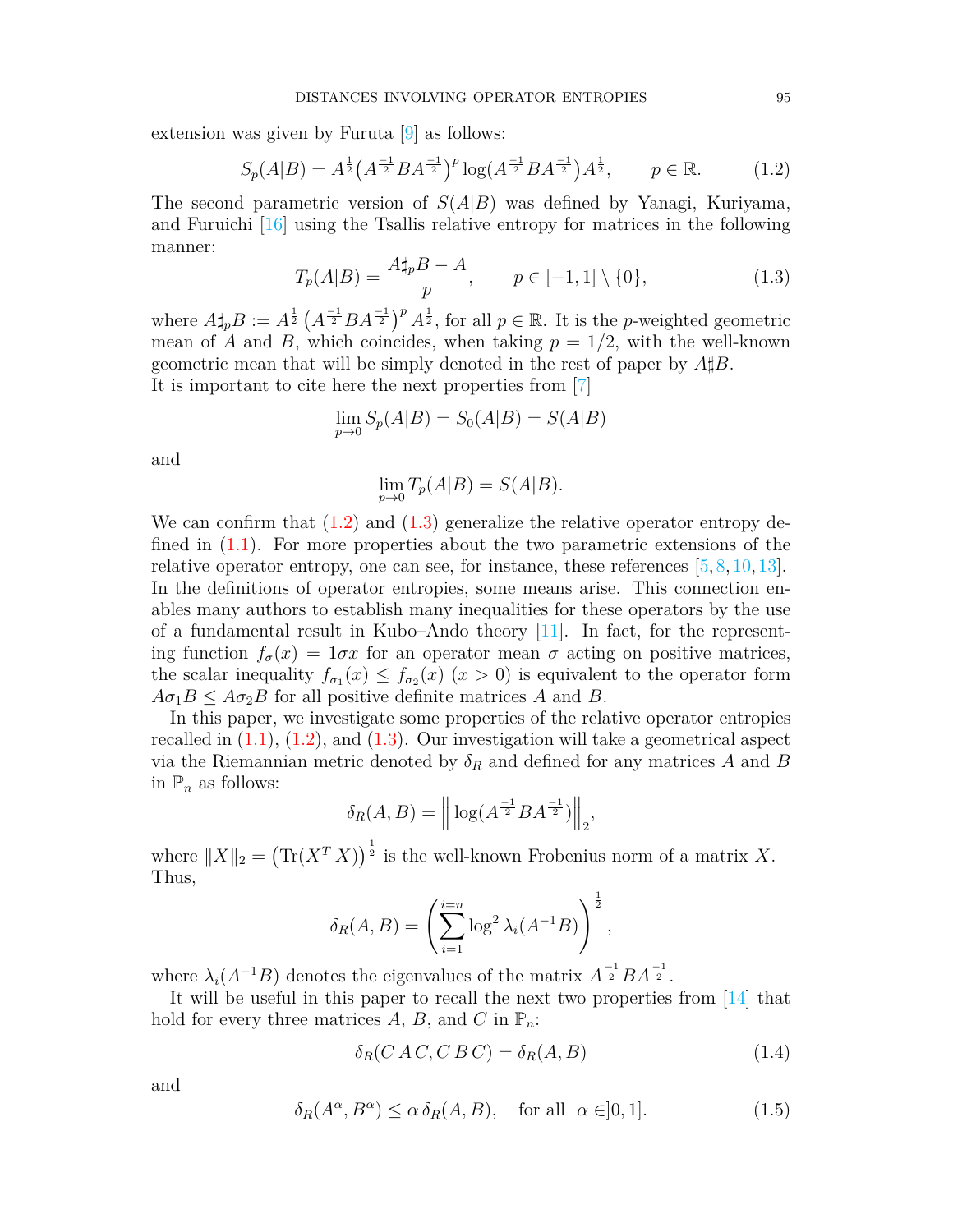Very recently, many researches invest this metric in establishing nice and interesting properties concerning some parametric means. For precise details, we refer the reader to  $[1,3,4]$  $[1,3,4]$  $[1,3,4]$  $[1,3,4]$  $[1,3,4]$  and the references therein.

In the next section, we will focus on stating our main results with respect to the Riemannian metric.

## 2. Main results

In the ongoing section, we will explore some geometrical properties for the relative operator entropy and for its generalizations with respect to the Riemannian metric. We begin by quoting the following lemma in which we recall some elementary results of real analysis area.

<span id="page-2-2"></span>**Lemma 2.1.** *Let x be a positive number. Then we have the next results:*

(i) The function 
$$
p \mapsto \frac{x^p - 1}{p}
$$
 is increasing on (0, 1].  
\n(ii) The function  $p \mapsto (1 + p)^{\frac{1}{p}}$  is decreasing on (0, 1] and  $\sup_{p \in (0,1]} (1 + p)^{\frac{1}{p}} = e$ .

*Proof.* The statements are a routine exercise. □

To establish our first result, the following lemma stated by Carlen [\[2](#page-7-15), Theorem 2.10] concerning monotonicity for trace functions will be used.

<span id="page-2-0"></span>**Lemma 2.2.** Let  $f : \mathbb{R} \to \mathbb{R}$  be a continuous function. If f is monotone, then  $A \mapsto \text{Tr}(f(A))$  *is also monotone on*  $\mathbb{P}_n$ *. In other words, for all*  $A, B \in \mathbb{P}_n$  *such that*  $A \leq B$ *, we have* 

$$
Tr(f(A)) \leq Tr(f(B)).
$$

The next proposition provides a comparison between distances with respect to the Riemannian metric when a certain order is given between three positive definite matrices.

<span id="page-2-1"></span>**Proposition 2.3.** *Let A, B, and C be three matrices from*  $\mathbb{P}_n$  *such that*  $A \leq B \leq$ *C. Then*

$$
\delta_R(A, B) \le \delta_R(A, C). \tag{2.1}
$$

*Proof.* Since  $A \leq B \leq C$ , so  $I \leq A^{-\frac{1}{2}}BA^{-\frac{1}{2}} \leq A^{-\frac{1}{2}}CA^{-\frac{1}{2}}$ . Combining this with the fact that the function  $x \mapsto \log^2 x$  is increasing and continuous on  $[1, \infty)$ , by virtue of Lemma [2.2](#page-2-0), we obtain

$$
\text{Tr}\Big(\log^2(A^{-\frac{1}{2}}BA^{-\frac{1}{2}})\Big) \leq \text{Tr}\Big(\log^2(A^{-\frac{1}{2}}CA^{-\frac{1}{2}})\Big),
$$

or equivalently

$$
\left\| \log^2(A^{-\frac{1}{2}}BA^{-\frac{1}{2}}) \right\|_2 \le \left\| \log^2(A^{-\frac{1}{2}}CA^{-\frac{1}{2}}) \right\|_2,
$$

which is exactly the desired result.  $\Box$ 

Hereafter for any given two positive definite matrices *A* and *B*, we will constantly set  $C = A^{-1/2} B A^{-1/2}$ .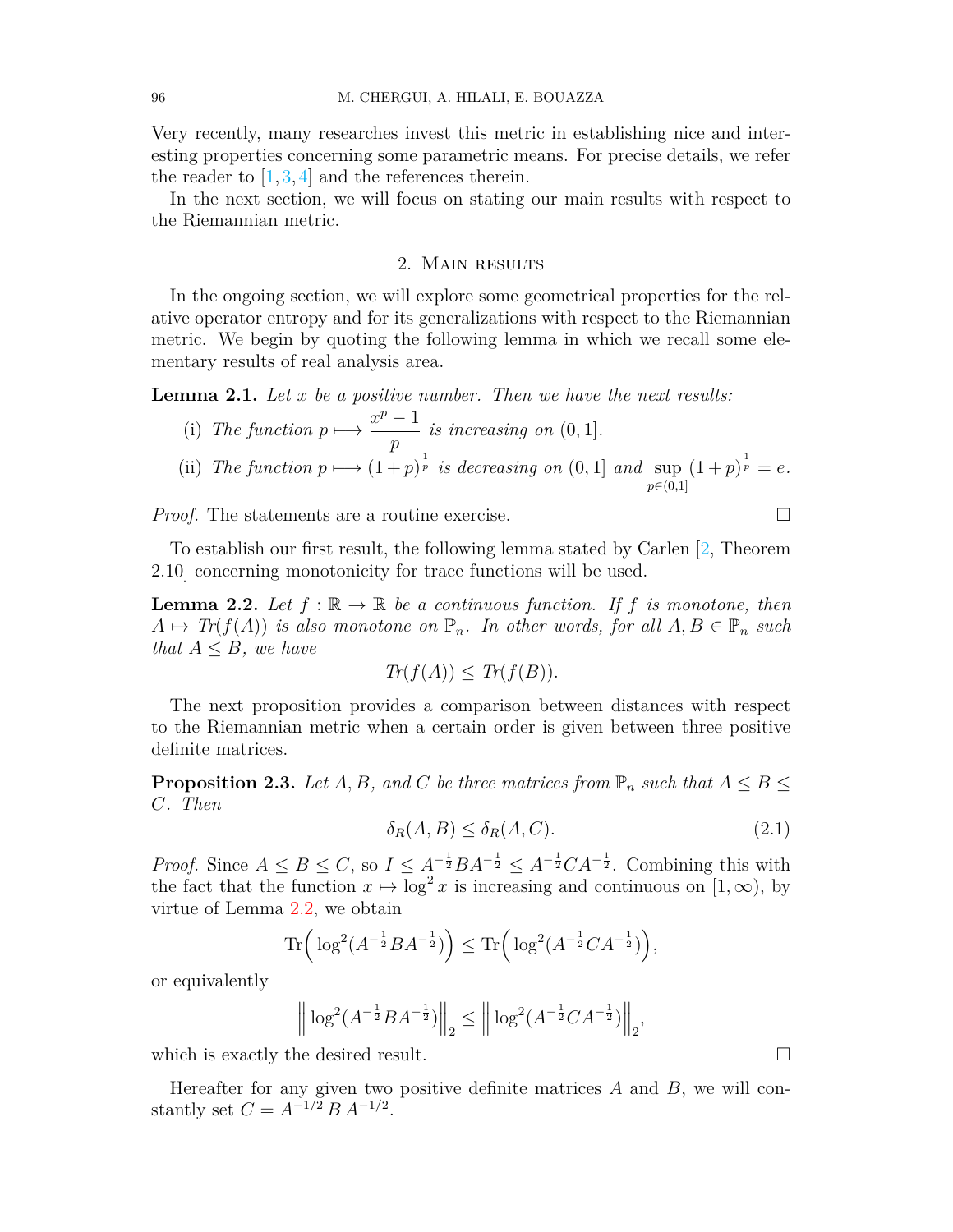<span id="page-3-3"></span>**Theorem 2.4.** *Let*  $A, B \in \mathbb{P}_n$  *such that*  $e A \leq B$ *. For all*  $p \in [0, \frac{e-1}{e}]$ *, the next inequality is satisfied*

<span id="page-3-0"></span>
$$
\delta_R(A, S_p(A|B)) \le \delta_R(A, B). \tag{2.2}
$$

*Proof.* Let  $p \in [0, \frac{e-1}{e}]$ . By virtue of  $(1.4)$ , inequality  $(2.2)$  $(2.2)$  is satisfied if and only if the next one holds true

<span id="page-3-1"></span>
$$
\delta_R(I, C^p \log C) \le \delta_R(I, C). \tag{2.3}
$$

Consider  $x \geq e$ . By studying the variations of the function

$$
x \longmapsto \psi(x) := x^{p-1} \log x - 1,
$$

on  $(e, \infty)$ , we conclude that  $x_0 = \exp\left(\frac{1}{1 - e^{-\frac{1}{2}}}\right)$ 1 *− p*  $\overline{ }$ is a point of maximum for *ψ*.

Hence

$$
\sup_{x \in (e,\infty)} \psi(x) = \psi(x_0) = \frac{1}{e(1-p)} - 1.
$$

Since *p ∈*  $\sqrt{ }$  $0, \frac{e-1}{e}$ *e* 1  $, so \frac{1}{\sqrt{1}}$ *e*(1 *− p*) *−* 1 ≤ 0. Hence, we can write  $x^{p-1} \log x \leq 1$ .

This last inequality combined with the fact that the real function  $x \mapsto x^p \log x$ is increasing on  $[e, \infty)$  leads to

$$
1 \le e^p \le x^p \log x \le x.
$$

Consequently, if we suppose that  $e A \leq B$ , then  $e I \leq C$ , and we obtain

$$
I \leq C^p \log C \leq C.
$$

Employing Proposition [2.3,](#page-2-1) we deduce the desired inequality  $(2.3)$  $(2.3)$ .  $\Box$ 

For the particular case when  $p = 0$ , we obtain the following result.

**Corollary 2.5.** Let A and B be two definite positive matrices such that  $e A \leq B$ . *Then*

<span id="page-3-5"></span>
$$
\delta_R(A, S(A|B)) \le \delta_R(A, B). \tag{2.4}
$$

<span id="page-3-4"></span>**Theorem 2.6.** Let A and B be two positive definite matrices such that  $e A \leq B$ . *Then, for all*  $p \in (0, 1]$ *, the next inequality holds:* 

<span id="page-3-6"></span>
$$
\delta_R(A, T_p(A|B)) \le \delta_R(A, B). \tag{2.5}
$$

*Proof.* Take  $p \in (0, 1]$ . We have the next equivalence

<span id="page-3-2"></span>
$$
\delta_R(A, T_p(A|B)) \le \delta_R(A, B) \Longleftrightarrow \delta_R\left(I, \frac{C^p - I}{p}\right) \le \delta_R(I, C). \tag{2.6}
$$

If we consider  $e A \leq B$ , then by the result *ii*) in Lemma [2.1,](#page-2-2) we get  $(1+p)^{\frac{1}{p}}I \leq C$ for all  $p \in (0, 1]$ . Therefore,

$$
I \le \frac{C^p - I}{p},
$$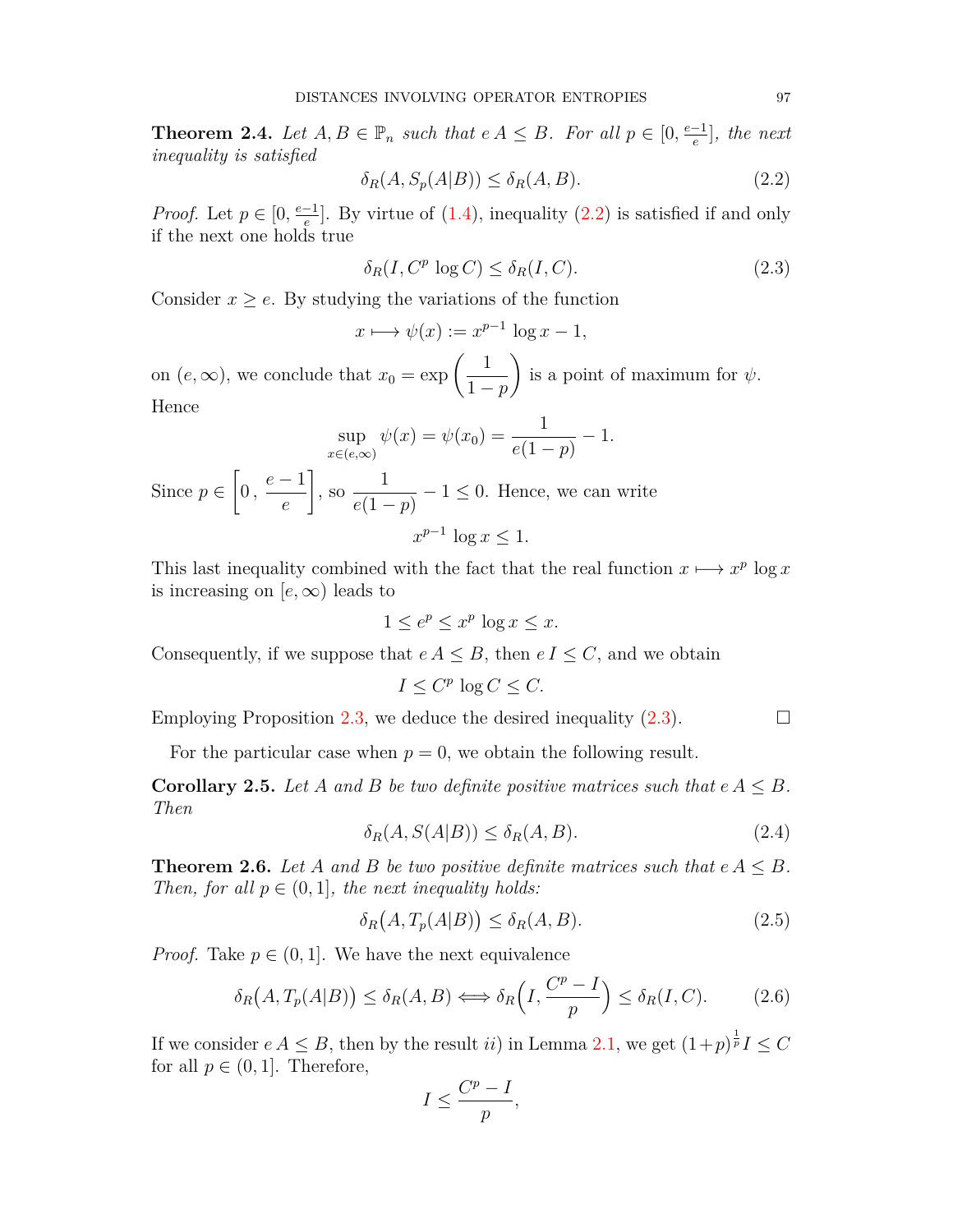and we can deduce that

$$
I \le \frac{C^p - I}{p} \le C - I \le C.
$$

Applying Proposition [2.3,](#page-2-1) we deduce the right side in the equivalence ([2.6\)](#page-3-2) and the proof is ended.  $\Box$ 

*Remark* 2.7*.* By Theorems [2.4](#page-3-3) and [2.6](#page-3-4), we deduce that for a convenient parameter *p*, both parametric relative operator entropies  $S_p(A|B)$  and  $T_p(A|B)$  lie inside the sphere centered at *A* with the radius equal to the Riemannian distance between *A* and *B*.

Now, the monotonicity of the distances  $\delta_R(A, S_p(A|B))$  and  $\delta_R(A, T_p(A|B))$ with respect to the parameter  $p$  is pointed out in the next two theorems.

<span id="page-4-0"></span>**Theorem 2.8.** Let  $A, B \in \mathbb{P}_n$  be two positive definite matrices such that  $e A \leq B$ . *The map*  $p \mapsto \delta_R(A, S_p(A|B))$  *is increasing on* [0,1]*, that is, for all p and q with* 0 ≤  $p$  ≤  $q$  ≤ 1*, we have* 

<span id="page-4-1"></span>
$$
\delta_R(A, S_p(A|B)) \le \delta_R(A, S_q(A|B)).\tag{2.7}
$$

*Proof.* The condition  $B \geq eA$  implies that  $\log C \geq I$ .

Furthermore, if  $x > e$ , then the function  $p \mapsto x^p$  is strictly increasing on [0, 1]. Hence, for every  $p, q \in [0, 1]$  such that  $p \leq q$ , we obtain the next inequalities

 $I \leq \log C \leq C^p \log C \leq C^q \log C$ .

This chain of inequalities added to Proposition [2.3](#page-2-1) gives

$$
\delta_R(I, C^p \log C) \le \delta_R(I, C^q \log C),
$$

or equivalently

$$
\delta_R(A, S_p(A|B)) \le \delta_R(A, S_q(A|B)).
$$

□

*Remark* 2.9*.* From the result of Theorem [2.8,](#page-4-0) it is natural to wonder if the monotonicity of the map  $p \mapsto \delta_R(A, S_p(A|B))$  on [0, 1] persists even if we do not take  $e A \leq B$ . A negative answer will be highlighted later.

**Theorem 2.10.** Let A and B be two positive definite matrices such that  $e A \leq B$ . *For every real numbers p* and *q* from  $(0, 1]$  *such that*  $p \leq q$ *, we have* 

<span id="page-4-2"></span>
$$
\delta_R(A, T_p(A|B)) \le \delta_R(A, T_q(A|B)). \tag{2.8}
$$

*Proof.* The inequality  $\delta_R(A, T_p(A|B)) \leq \delta_R(A, T_q(A|B))$  is equivalent to

$$
\delta_R\left(I, \frac{C^p - I}{p}\right) \le \delta_R\left(I, \frac{C^q - I}{q}\right).
$$

Choosing  $e A \leq B$ , by virtue of Lemma [2.1,](#page-2-2) we get, for all  $p, q \in (0, 1]$  with  $p \leq q$ , the next inequalities

$$
I \le \frac{C^p - I}{p} \le \frac{C^q - I}{q}.
$$

Thus, from Proposition [2.3,](#page-2-1) we deduce the desired result.  $\Box$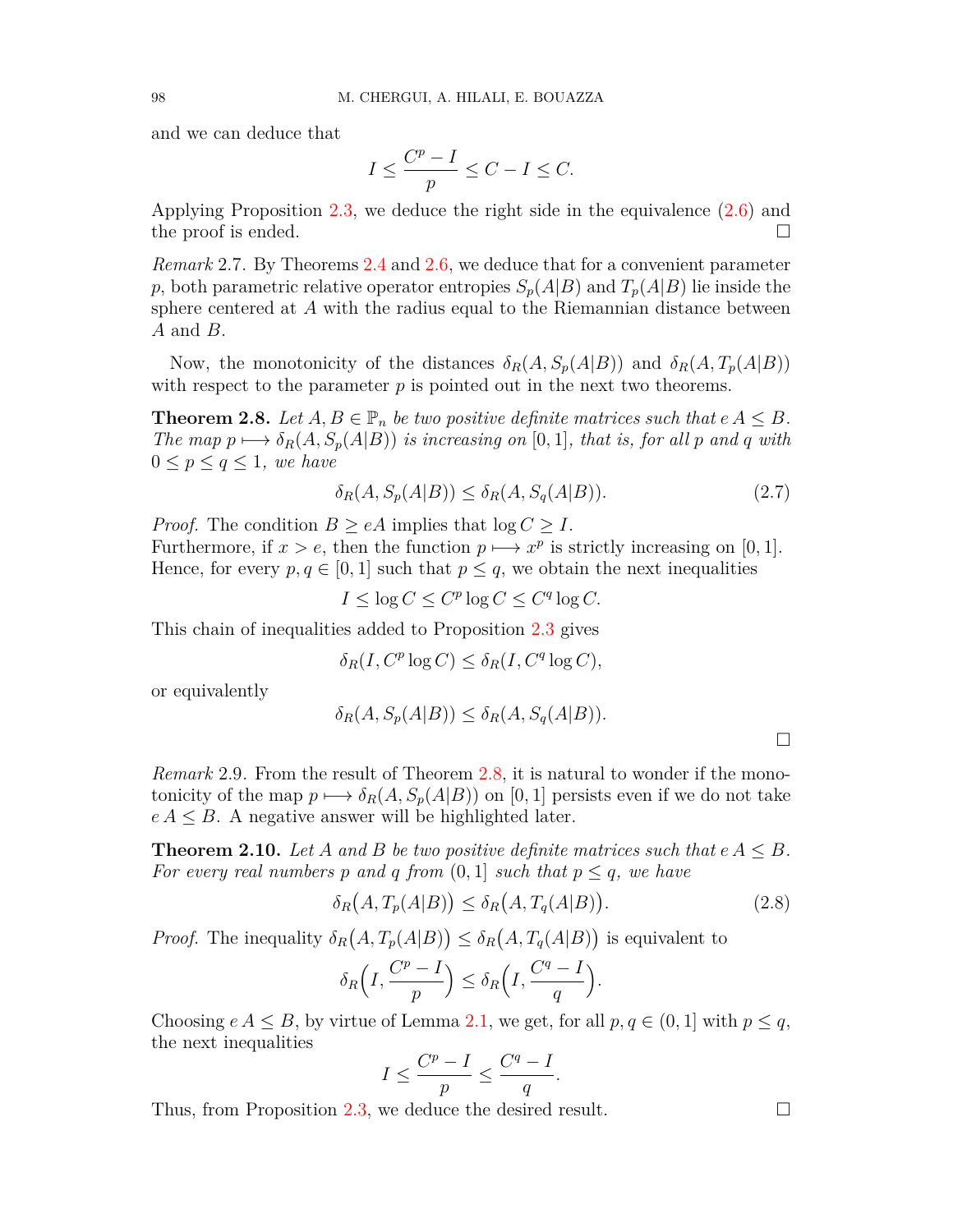*Remark* 2.11. When the condition  $e A \leq B$  is not satisfied, then the inequalities  $(2.2), (2.4), (2.5), (2.7),$  $(2.2), (2.4), (2.5), (2.7),$  $(2.2), (2.4), (2.5), (2.7),$  $(2.2), (2.4), (2.5), (2.7),$  $(2.2), (2.4), (2.5), (2.7),$  $(2.2), (2.4), (2.5), (2.7),$  $(2.2), (2.4), (2.5), (2.7),$  $(2.2), (2.4), (2.5), (2.7),$  $(2.2), (2.4), (2.5), (2.7),$  and  $(2.8)$  $(2.8)$  are no longer true. The next counterexample illustrates this situation.

**Counterexample 2.1.** Consider the next two positive definite matrices

$$
A = \begin{pmatrix} 4 & 1 \\ 1 & 4 \end{pmatrix} \text{ and } B = \begin{pmatrix} 5 & 1 \\ 1 & 5 \end{pmatrix}.
$$

Computing with MATLAB software, we find the following values:

- $\delta_R(A, B) = 0,3406 < \delta_R(A, S(A|B)) = 2,1093.$
- $\bullet$   $\delta_R(A, B) < \delta_R(A, S_{1/2}(A|B)) = 1.9517 < \delta_R(A, S_{1/4}(A|B)) = 2,0302.$
- $\bullet$   $\delta_R(A, B) < \delta_R(A, T_{1/2}(A|B)) = 2,0295 < \delta_R(A, T_{1/4}(A|B)) = 2.0695.$

In the following results, we estimate distances involving the geometric mean and the the relative entropy operators.

**Theorem 2.12.** Let *A* and *B* be two positive definite matrices. If  $B \geq A$ , then

<span id="page-5-1"></span>
$$
\delta_R(A \sharp B, S(A|B)) \le \delta_R(B, S(A|B)). \tag{2.9}
$$

*Proof.* If  $B \geq A$ , then  $C \geq I$ . We can deduce

$$
\log C \le C^{\frac{1}{2}} \le C,
$$

or,

<span id="page-5-0"></span>
$$
C^{\frac{-1}{4}}(\log C)C^{\frac{-1}{4}} \le I \le C^{\frac{1}{2}}.
$$
\n(2.10)

From [\(2.10](#page-5-0)) and by the use of Proposition [2.3](#page-2-1), we get

$$
\delta_R\left(C^{\frac{-1}{4}}(\log C)C^{\frac{-1}{4}},I\right) \leq \delta_R\left(C^{\frac{-1}{4}}(\log C)C^{\frac{-1}{4}},C^{\frac{1}{2}}\right),
$$

which is equivalent to the following equation:

 $\delta_R(\log C, C^{\frac{1}{2}}) \leq \delta_R(\log C, C)$ .

Hence we can deduce inequality  $(2.9)$  $(2.9)$ .  $\Box$ 

**Theorem 2.13.** Let *A* and *B* be two definite positive matrices such that  $kA \leq B$ for  $1 < k$ *. We have for all*  $\frac{1}{2} \le p \le 1$ *,* 

<span id="page-5-2"></span>
$$
\delta_R \left( \frac{2(\sqrt{k} - 1)}{\sqrt{k}} A \sharp B, T_p(A|B) \right) \le \frac{1}{2} \delta_R \left( \frac{4(\sqrt{k} - 1)^2}{k} A, B \right). \tag{2.11}
$$

*Proof.* If  $k A \leq B$ , then  $\frac{2(\sqrt{a})}{2}$ *k −* 1) *√ k*  $I \leq 2(I - C^{-1/2}).$ 

By the monotonicity of the map  $p \mapsto \frac{C^p - I}{\cdot}$ *p* on (0*,* 1], we have the next chain of inequalities when taking  $1/2 \leq p \leq 1$ ,

$$
2C^{\frac{-1}{4}}(C^{\frac{1}{2}}-I)C^{\frac{-1}{4}} \leq C^{\frac{-1}{4}}\frac{C^p-I}{p}C^{\frac{-1}{4}} \leq C^{\frac{1}{2}}-C^{\frac{-1}{2}} \leq C^{\frac{1}{2}}.
$$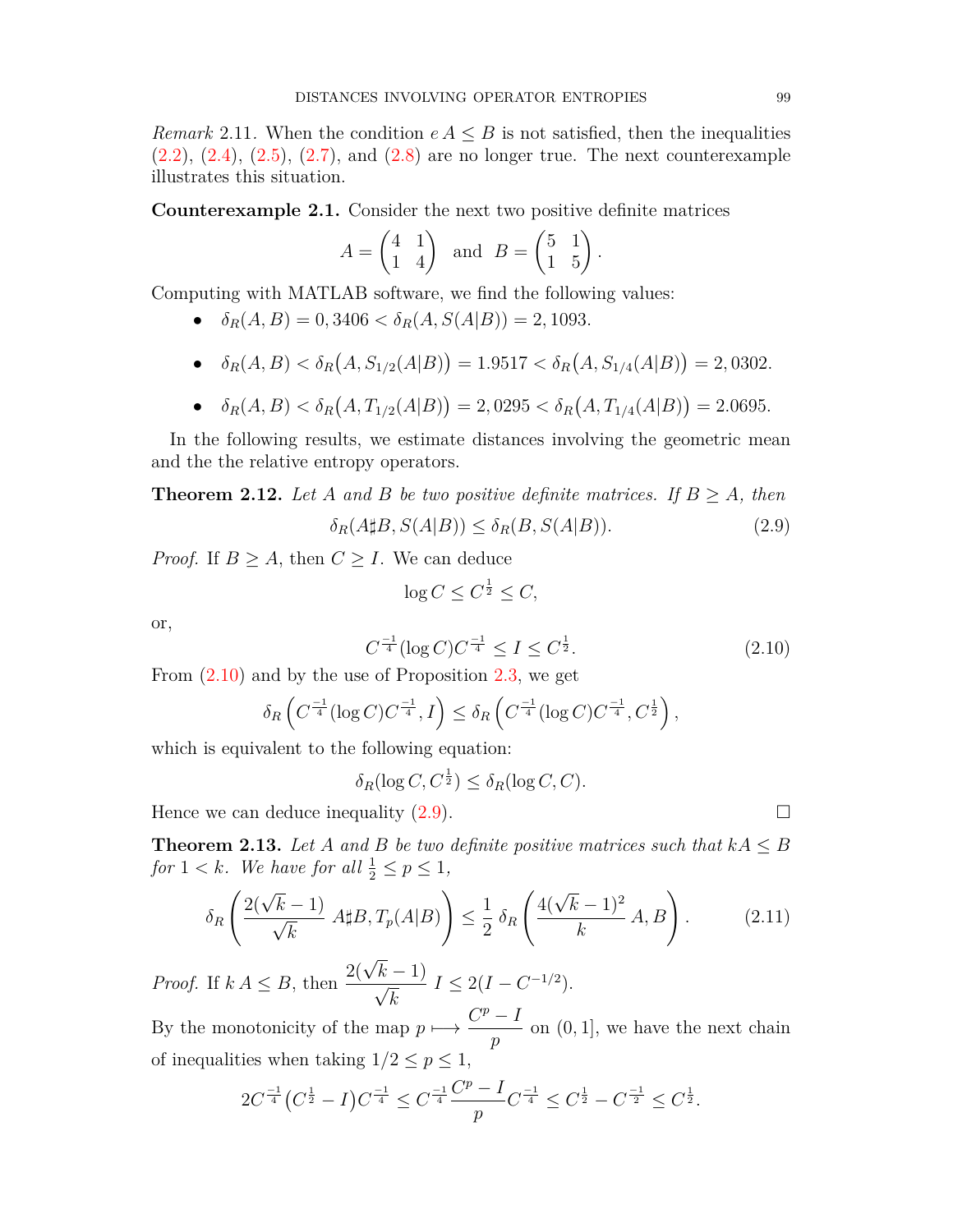We can deduce

$$
\frac{2(\sqrt{k}-1)}{\sqrt{k}} I \le 2(I-C^{-1/2}) \le C^{\frac{-1}{4}} \frac{C^p - I}{p} C^{\frac{-1}{4}} \le C^{\frac{1}{2}} - C^{\frac{-1}{2}} \le C^{\frac{1}{2}}.
$$

Proposition [2.3](#page-2-1) enables us to state

$$
\delta_R\left(\frac{2(\sqrt{k}-1)}{\sqrt{k}} I, C^{\frac{-1}{4}} \frac{C^p - I}{p} C^{\frac{-1}{4}}\right) \leq \delta_R\left(\frac{2(\sqrt{k}-1)}{\sqrt{k}} I, C^{1/2}\right),
$$

and from  $(1.5)$  $(1.5)$ , we get

$$
\delta_R\left(\frac{2(\sqrt{k}-1)}{\sqrt{k}} I, C^{\frac{-1}{4}} \frac{C^p - I}{p} C^{\frac{-1}{4}} \right) \leq \frac{1}{2} \delta_R\left(\frac{4(\sqrt{k}-1)^2}{k} I, C\right).
$$

Pre-multiplying and post-multiplying the left side of this last inequality by  $C^{\frac{1}{4}}$ and the right one by  $A^{\frac{1}{2}}$ , we obtain

$$
\delta_R\left(\frac{2(\sqrt{k}-1)}{\sqrt{k}}\;C^{1/2},\frac{C^p-I}{p}\right)\leq \frac{1}{2}\;\delta_R\left(\frac{4(\sqrt{k}-1)^2}{k}A,B\right).
$$

Consequently,

$$
\delta_R\left(\frac{2(\sqrt{k}-1)}{\sqrt{k}}\ A^{1/2}C^{1/2}A^{1/2},\frac{A^{1/2}(C^p-I)A^{1/2}}{p}\right)\leq \frac{1}{2}\ \delta_R\left(\frac{4(\sqrt{k}-1)^2}{k}A,B\right),
$$

which coincides exactly with inequality  $(2.11)$ .  $\Box$ 

If we take  $k = 4$  in the last theorem, then we obtain the following interesting result.

<span id="page-6-0"></span>**Corollary 2.14.** *Let A and B be two definite positive matrices such that*  $4A \leq B$ *. Then for all*  $\frac{1}{2}$  $\frac{1}{2} \leq p \leq 1$ , we have

<span id="page-6-1"></span>
$$
\delta_R(A \sharp B, T_p(A|B)) \le \frac{1}{2} \delta_R(A, B). \tag{2.12}
$$

*Remark* 2.15*.* Corollary [2.14](#page-6-0) informs us that  $T_p(A|B)$  lies inside the sphere centered at the geometric mean of *A* and *B* with the radius equal to the half of the Riemannian distance between *A* and *B*. With this interpretation, we can consider that Corollary [2.14](#page-6-0) gives a refinement of the result in Theorem [2.6.](#page-3-4)

*Remark* 2.16*.* If  $p \notin \left[\frac{1}{2}\right]$  $(\frac{1}{2}, 1]$ , then inequality  $(2.12)$  is no longer valid. This fact is shown in the next counterexample.

**Counterexample 2.2.** Let us choose  $p = 1/8$  and the next two positive definite matrices

$$
A = \begin{pmatrix} 4 & 1 \\ 1 & 4 \end{pmatrix} \text{ and } B = \begin{pmatrix} 16, 4 & 4, 1 \\ 4, 1 & 16, 4 \end{pmatrix}.
$$

Calculations with MATLAB give

$$
\delta_R(A \sharp B, T_{1/8}(A|B)) = 1.3645 > \frac{1}{2}\delta_R(A, B) = 0,9977.
$$